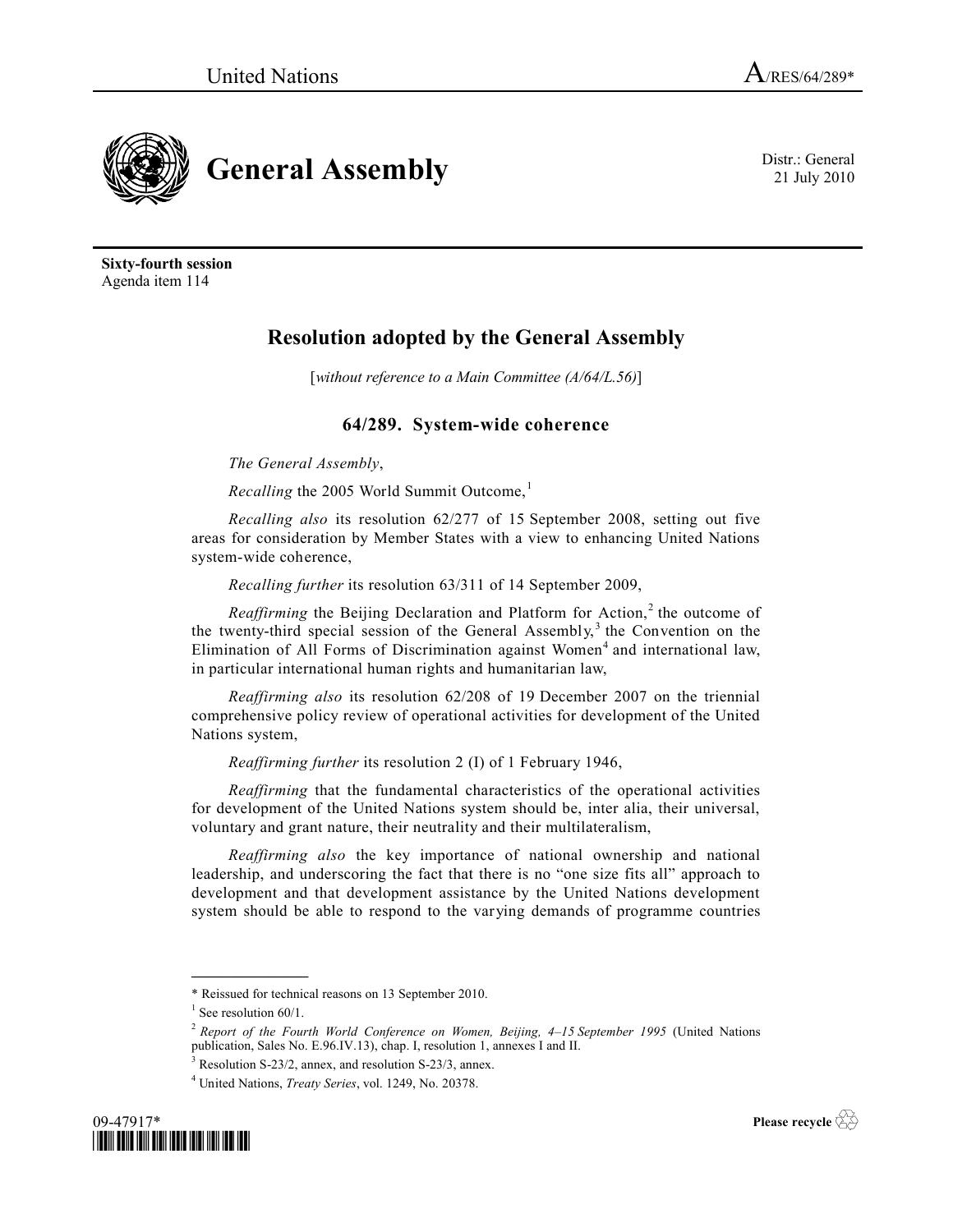and should be in alignment with their national development plans and strategies in accordance with established mandates,

*Taking note* of the reports of the Secretary-General entitled "Comprehensive proposal for the composite entity for gender equality and the empowerment of women<sup>15</sup> and "Follow-up to General Assembly resolution 63/311 on system-wide coherence related to operational activities for development",<sup>6</sup>

## **Strengthening governance of operational activities for development of the United Nations system for enhanced system-wide coherence**

1. *Requests* the Secretary-General, starting at the sixty-fifth session of the General Assembly, and as background material for the comprehensive policy review, to make available a compilation of all relevant legislation on the roles and responsibilities of the Assembly, the Economic and Social Council, including its subsidiary bodies, the executive boards of funds and programmes of the United Nations and the governing bodies of the specialized agencies in the governance of United Nations operational activities for development;

2. *Also requests* the Secretary-General to circulate information on the coherence of the calendars, agendas and programmes of work of the governing bodies responsible for United Nations operational activities for development, with a view to enabling them to consider measures to enhance coherence when setting their agendas and programmes of work;

3. *Invites* the President and the Bureau of the Economic and Social Council to convene informal coordination meetings with the bureaux of the governing bodies responsible for United Nations operational activities for development, in accordance with their mandates, in order to discuss ways and means to enhance the coherence of their work, and to provide a summary of such informal coordination meetings to Member States;

4. *Reaffirms* the need for enhancing the transparency of the activities of the United Nations System Chief Executives Board for Coordination, in particular to ensure its effective interaction with Member States, while respecting the mandates and working methods of the Chief Executives Board and its member organizations, and in this regard requests:

(*a*) The Secretary-General, in his capacity as Chair of the Chief Executives Board, to further enhance the quality and quantity of information on the Board's website and to publish and make available to Member States the Board's inter-agency agreements and decisions;

(*b*) The Secretary-General, in his capacity as the Chair of the Chief Executives Board, to ensure a transparent and balanced approach in its prioritysetting, to implement and report on the decisions of relevant intergovernmental bodies and to include appropriate information on the work of the Board in its annual overview report to the Economic and Social Council, which is also studied by the Committee for Programme and Coordination, in order to promote more effective dialogue;

**\_\_\_\_\_\_\_\_\_\_\_\_\_\_\_**

 $5$  A/64/588.

 $6$  A/64/589.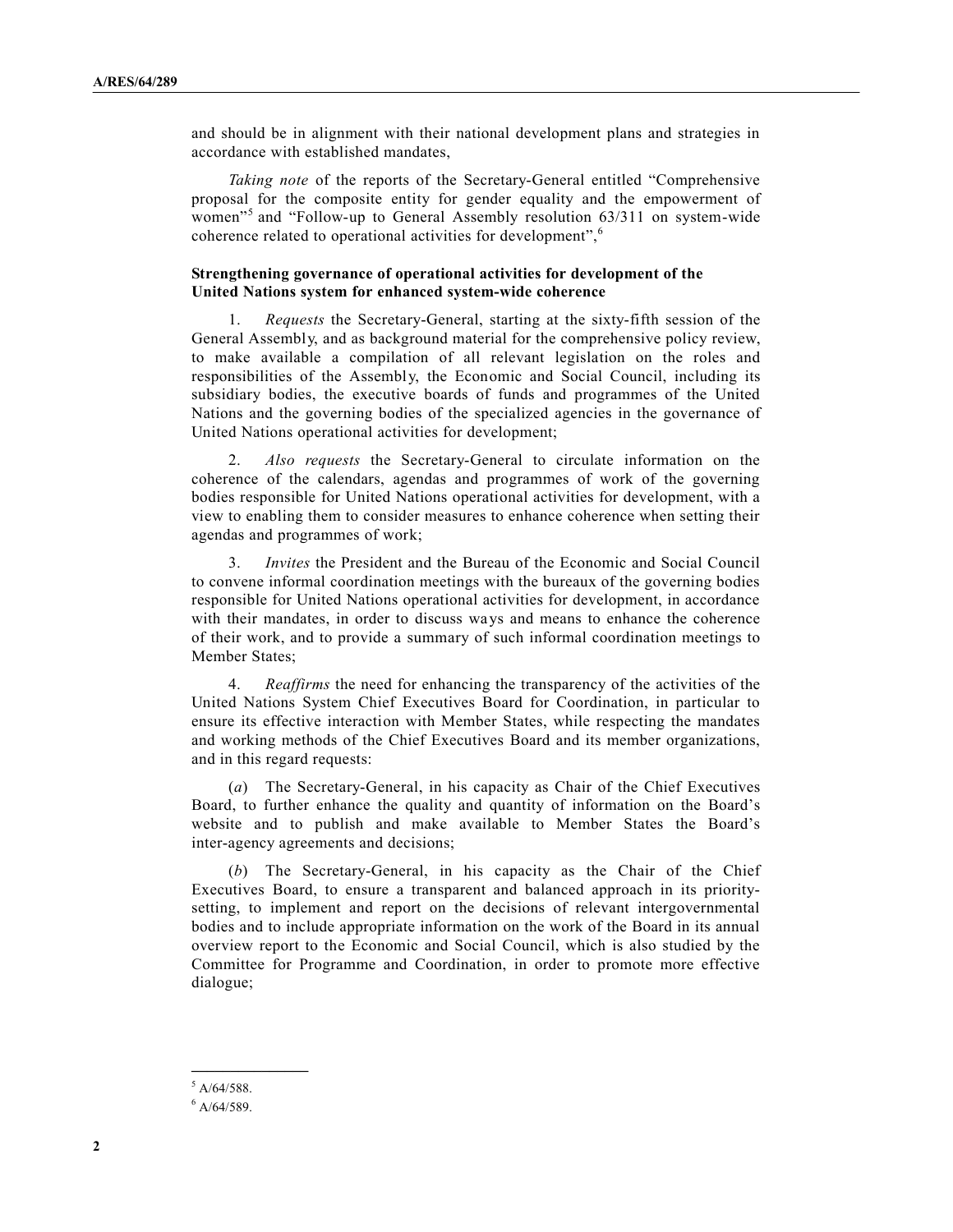(*c*) The President of the Economic and Social Council to continue to convene periodic briefings for Member States with the Secretariat following the biannual sessions of the Chief Executives Board, taking into account the need to schedule the briefings within a time frame that permits the full utilization of such opportunities by Member States for an effective dialogue with the Board regarding its activities;

5. *Requests* the United Nations Institute for Training and Research, in consultation with the secretariats of the governing bodies responsible for United Nations operational activities for development, as appropriate and in accordance with its statute, and in line with paragraph 3 of section I of General Assembly resolution 64/260 of 29 March 2010, to prepare and carry out orientation and training courses for representatives of Member States, in particular the delegates of the permanent missions of Member States, on the functioning of United Nations operational activities for development, including on the roles and responsibilities of governing bodies;

6. *Requests* the Economic and Social Council and the executive boards of United Nations funds and programmes and the governing bodies of the specialized agencies to consider measures to facilitate the effective participation of national policymakers of developing countries in the operational activities segment of the substantive session of the Council and the regular sessions of the executive boards of the United Nations funds and programmes and the governing bodies of the specialized agencies, giving priority to national policymakers of programme countries, in particular the least developed countries. Such measures could include the establishment of new trust funds or the use of existing mechanisms, as appropriate, taking into account the financial situation and arrangements of each organization;

7. *Invites* the United Nations funds and programmes, as appropriate, based on their analysis of good practices, to improve the preparations for and discussions during meetings of their executive boards, taking into account the views expressed by Member States and, in that regard, to include their findings and adopted measures in their annual reports to the Economic and Social Council;

8. *Takes note* of the progress in the creation of a central repository of information on operational activities for development, and requests the Secretary-General to ensure that an update on the advances in the establishment of that mechanism is presented at the substantive session of the Economic and Social Council in 2011 in the context of the comprehensive policy review of operational activities for development;

9. *Encourages* the governing bodies of the funds, programmes and specialized agencies of the United Nations development system to include in their strategic plans, as appropriate, specific provisions for the full implementation of policy guidance provided in the comprehensive policy review of operational activities for development of the General Assembly, and requests the secretariats of the funds, programmes and specialized agencies of the United Nations development system to report on the implementation of those provisions in their regular reporting to the Assembly through the Economic and Social Council;

10. *Requests* the Secretary-General, under the auspices of the Economic and Social Council and in cooperation with United Nations resident coordinators, to prepare and put in place a periodic survey, directed to Governments, on the effectiveness, efficiency and relevance of the support of the United Nations system in order to provide feedback on the strengths and main challenges encountered in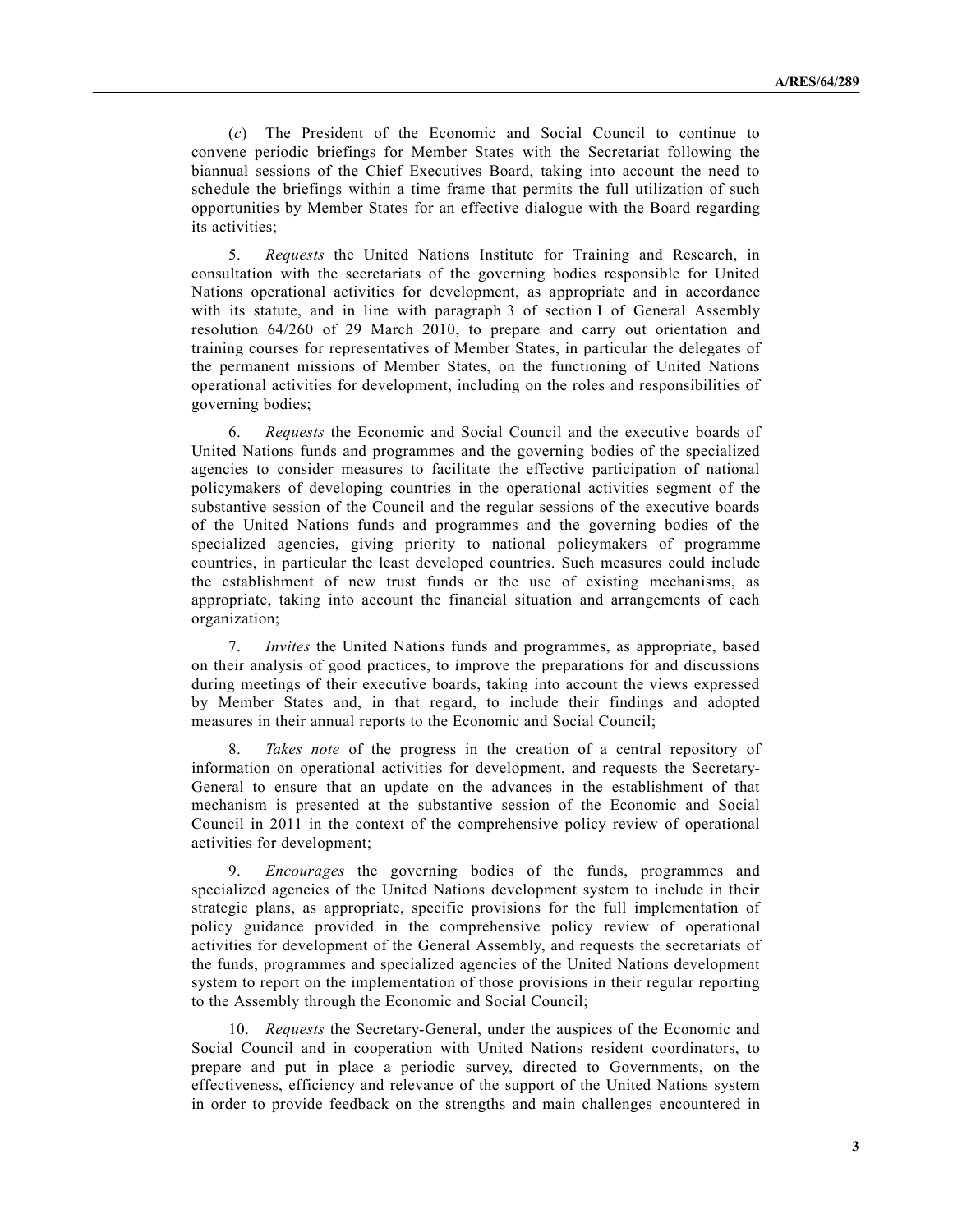their interactions with the United Nations development system, with a view to enabling intergovernmental bodies to address them, and also requests that the results of such surveys be published and made available to Member States;

#### **Independent system-wide evaluation mechanism**

11. *Recognizes* that the current multi-tiered evaluation system of operational activities for development within the United Nations consists of a number of entities with distinct roles and responsibilities, including the United Nations Evaluation Group, the evaluation offices of individual United Nations organizations, the Office of Internal Oversight Services, the Department of Economic and Social Affairs and the Office for the Coordination of Humanitarian Affairs of the Secretariat and the Joint Inspection Unit;

12. *Requests* the Secretary-General, in consultation with the United Nations Evaluation Group and the Joint Inspection Unit, to commission a comprehensive review of the existing institutional framework for the system-wide evaluation of operational activities for development of the United Nations system, and to submit a report, with recommendations, to the General Assembly at its sixty-sixth session;

13. *Affirms*, in this regard, that the establishment of an independent systemwide evaluation mechanism within the United Nations system should be aimed at fully utilizing and strengthening the existing institutional framework and capacities;

#### **Approval of common country programmes**

14. *Emphasizes* the principle of national ownership and leadership, supports the initiative of some countries to use, on a voluntary basis, common country programme documents, and emphasizes its support for all countries that wish to continue using the existing frameworks and processes for country-level programming;

15. *Recognizes* that local consultative processes could strengthen the principle of national ownership and facilitate the effective participation of national policymakers in setting the priority areas of common country programmes;

16. *Invites* those countries presenting a common country programme document on a voluntary basis to prepare it consistent with the United Nations Development Assistance Framework, where it exists, and to present in the common country programme the critical actions that will be taken to achieve the agreed results with available or indicative resources, as well as actions to ensure coherence of the assistance provided by the United Nations system at the country level, attaching, as an annex, a brief description of the agreed results and indicative resources for each of the relevant United Nations agencies;

17. *Invites* the governing body of each fund, programme and specialized agency, where relevant, and in accordance with its mandate, to consider and approve its role and the resources it will require for the implementation of the common country programme on the basis of the agency-specific annex;

18. *Notes* that the approval of the contribution of each fund, programme and specialized agency, where relevant, will be based on an assessment of whether the elements in the agency-specific annex reflect the priorities of its strategic plan and overall mandate, as well as their alignment with national priorities and strategies;

19. *Recognizes* that informal discussions during the joint meeting of the Executive Boards of the United Nations Development Programme/United Nations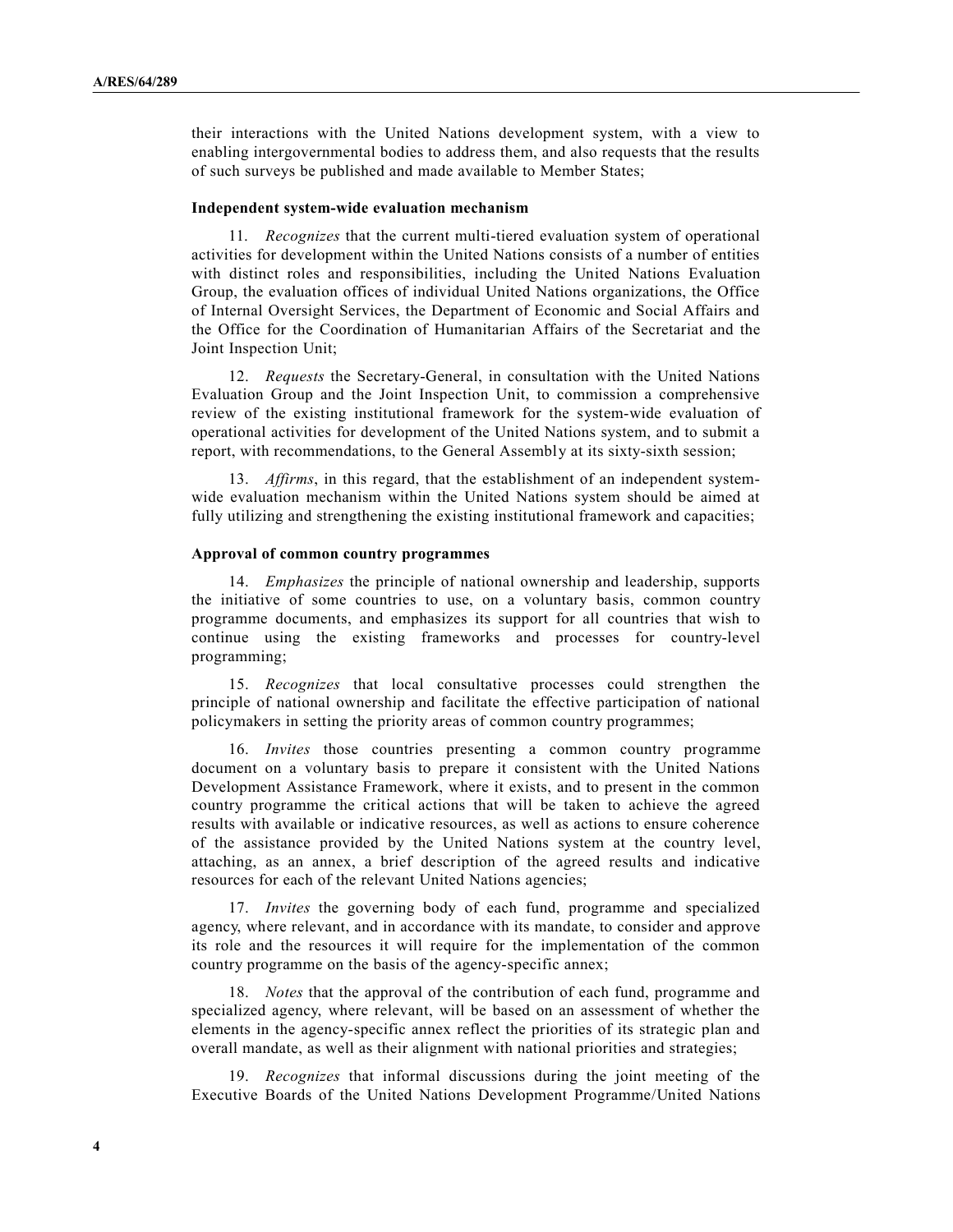Population Fund, the United Nations Children's Fund and the World Food Programme on cross-cutting issues, synergies, gaps and duplication, including those related to common country programmes, could provide a useful context for the work of the individual funds and programmes at the country level;

#### **"Delivering as one"**

20. *Welcomes* the intergovernmental meetings of programme country pilots held in Kigali, from 19 to 21 October 2009, and in Hanoi, from 14 to 16 June 2010, takes note with appreciation of the Kigali and Hanoi declarations, and in this regard also takes note of the progress made by "delivering as one" countries in their own country-led evaluations, with the participation of relevant stakeholders and with the technical support of the United Nations Evaluation Group, to be completed by 1 July 2010;

21. *Encourages* the Secretary-General to proceed with the modality for the independent evaluation of lessons learned from the "delivering as one" pilots, as outlined by the Secretariat, after consultation, covering all aspects of the initiative, and looks forward to receiving the outcome at the sixty-sixth session of the General Assembly;

## **Improving the funding system of operational activities for development of the United Nations system for enhanced system-wide coherence**

#### **General principles**

22. *Acknowledges* efforts by developed countries to increase resources for development, including commitments by some developed countries to increase official development assistance, calls for the fulfilment of all official development assistance commitments, including the commitments by many developed countries to achieve the target of 0.7 per cent of gross national income for official development assistance by 2015 and to reach at least 0.5 per cent of gross national income for official development assistance by 2010, as well as the target of 0.15 per cent to 0.20 per cent for least developed countries, and urges those developed countries that have not yet done so to make concrete efforts in this regard in accordance with their commitments;

23. *Welcomes* the growing number of countries making financial contributions to the operational activities of the United Nations development system, as well as the diversification of funding sources and mechanisms within the system, and also welcomes, in this regard, the significant growth in funds contributed to United Nations development operations, from 13 billion United States dollars in 2003 to 22 billion dollars in 2008, the highest level ever;

24. *Stresses* that core resources, because of their untied nature, continue to be the bedrock of the operational activities for development of the United Nations system, notes with concern, in that regard, the long-term decline in the share of core contributions to the United Nations development system, which, since 2005, has levelled off at about 34 per cent, and recognizes the need for organizations to attain, on a continuous basis, an adequate balance between core and non-core resources, taking into account the unique mandate structure and programmes of individual entities, while noting that non-core resources represent an important supplement to the regular resource base of the United Nations development system to support operational activities for development;

25. *Emphasizes* that increasing the financial contributions to the United Nations development system is key to achieving the internationally agreed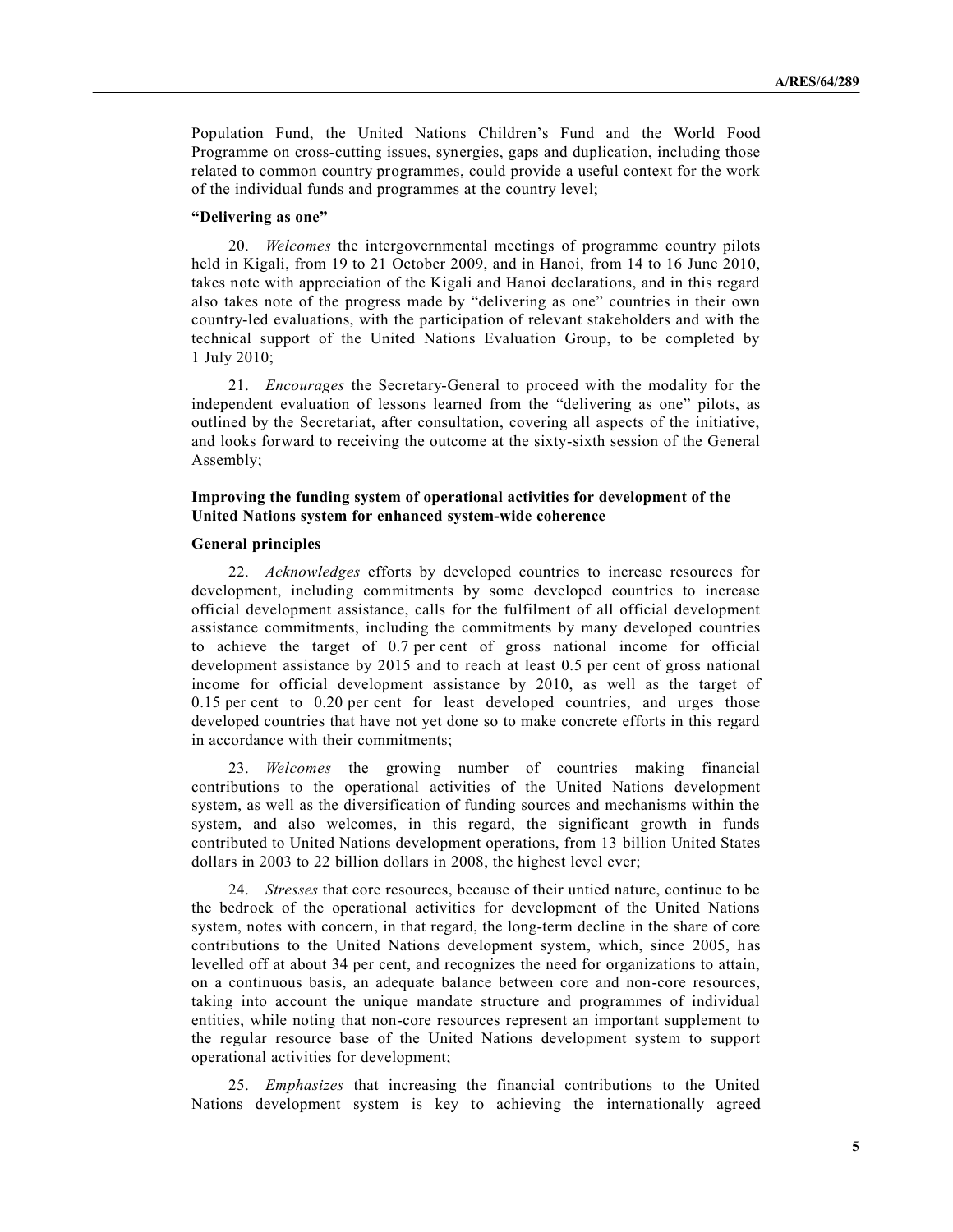development goals, including the Millennium Development Goals, and in this regard recognizes the mutually reinforcing links between increased effectiveness, efficiency and coherence of the United Nations development system, achieving concrete results in assisting developing countries in eradicating poverty and achieving sustained economic growth and sustainable development through operational activities for development and the overall resourcing of the United Nations development system;

26. *Stresses* the need for adequate quantity and quality of funding for operational activities as well as the need to make funding more predictable, effective and efficient;

27. *Affirms*, in this context, the importance of accountability, transparency and improved results-based management and further harmonized results-based reporting on the work of the United Nations funds, programmes and specialized agencies for increased quantity and quality of funding for operational activities;

#### **Ensuring adequate funding**

28. *Stresses* that funding for operational activities should be aligned with the national priorities and plans of the programme countries as well as the strategic plans, mandates, resource frameworks and priorities of the United Nations funds, programmes and specialized agencies, and underscores, in that regard, the need to further strengthen the results-based frameworks of funds, programmes and agencies of the United Nations development system and for the agencies, funds and programmes to improve their reporting on outputs and nationally owned outcomes;

29. *Emphasizes* the importance of taking measures to broaden the donor base and increase the number of donor countries and other partners making financial contributions to the United Nations development system in order to reduce the reliance of the system on a limited number of donors;

30. *Recognizes* the potential positive impact of determining the level of "critical mass" of core funding for United Nations development agencies, and notes, in that regard, that the concept of critical mass may include the level of resources adequate to respond to the needs of the programme countries and to produce the results expected in strategic plans, including administrative, management and programme costs;

31. *Invites* the governing bodies of the United Nations funds and programmes to initiate further discussion with a view to exploring the most appropriate definition of, and a process towards arriving at, a critical mass of core funding for each fund and programme, according to their individual mandates;

32. *Invites* the governing bodies of the relevant specialized agencies, within the context of their 2012–2013 budgets, to consider exploring the most appropriate concept of and process for arriving at a critical mass of core funding, according to their individual mandates;

33. *Requests* the funds and programmes to report on their efforts and conclusions on critical mass in their annual or biennial reports to the Economic and Social Council, beginning in 2011, and in that regard encourages the specialized agencies, where relevant, to report on their efforts and conclusions on critical mass to the Council;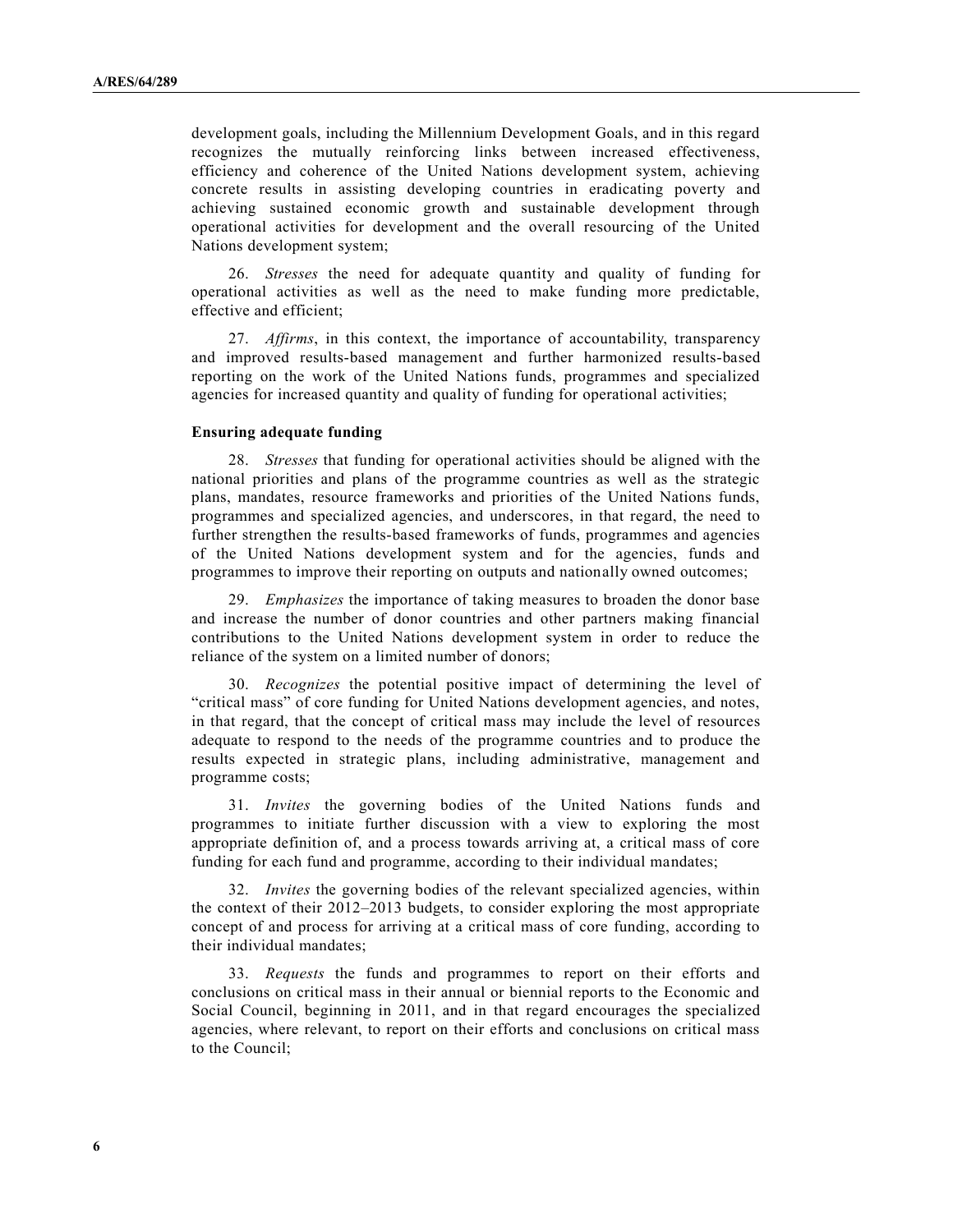## **Improving the quality of funding**

34. *Urges* Member States, when legislative and budgetary provisions allow, to make financial contributions to development-related activities of the United Nations system in the form of multi-year commitments in order to improve the predictability of resources;

35. *Urges* all Member States making non-core contributions to operational activities, as well as the United Nations funds, programmes and specialized agencies, to ensure that these resources are fully aligned with strategic plans and mandates and are in accordance with the priorities of the programme countries within the United Nations Development Assistance Framework;

36. *Urges* the executive boards of the United Nations funds and programmes and the governing bodies of the specialized agencies to take measures to improve their governance and oversight of programme and project-specific non-core funding by including in their annual reports an assessment of how such funding is aligned with the strategic plans of the respective organizations;

37. *Requests* the Secretary-General to include information on all existing multi-donor trust funds and thematic trust funds, including information on their mandates, performance and governance structures, in the annual report on financial statistics to the Economic and Social Council, with a view to further improving the participation of Member States in their governance;

38. *Requests* United Nations agencies administering multi-donor trust funds to report on the administration of those funds to their respective governing bodies on an annual basis in order to ensure better complementarity between funds provided through multi-donor trust funds and other funding sources;

39. *Acknowledges* the ongoing efforts being undertaken by the United Nations Development Group with a view to avoiding the subsidization of non-core resources by core resources, in that regard requests the United Nations funds and programmes, and urges the specialized agencies, to avoid using core/regular resources to cover costs related to the management of extrabudgetary funds and their programme activities, and urges Member States making non-core contributions to reduce transaction costs and streamline reporting requirements, where possible;

#### **Improving information to monitor funding trends**

40. *Takes note* of the improved reporting on funding for operational activities of the United Nations development system, and requests that further improvements be made in order to more accurately reflect the diversity in non-core funding streams, such as multi-donor trust funds, including funds pooled at the global, regional and country levels;

41. *Requests*, in this regard, that future reporting on funding for the United Nations development system more clearly distinguish between funding for development and funding for humanitarian activities, and better differentiate selfsupporting contributions from other non-core funding flows;

42. *Requests* the Secretary-General to report on the predictability of funding for the United Nations development system, including the impact of rapid growth in non-core contributions compared to core funding, significant exchange rate fluctuations and the limited use of multi-year pledges, in the annual report to the Economic and Social Council on the results achieved and measures and processes implemented in follow-up to resolution 62/208, to be considered by Member States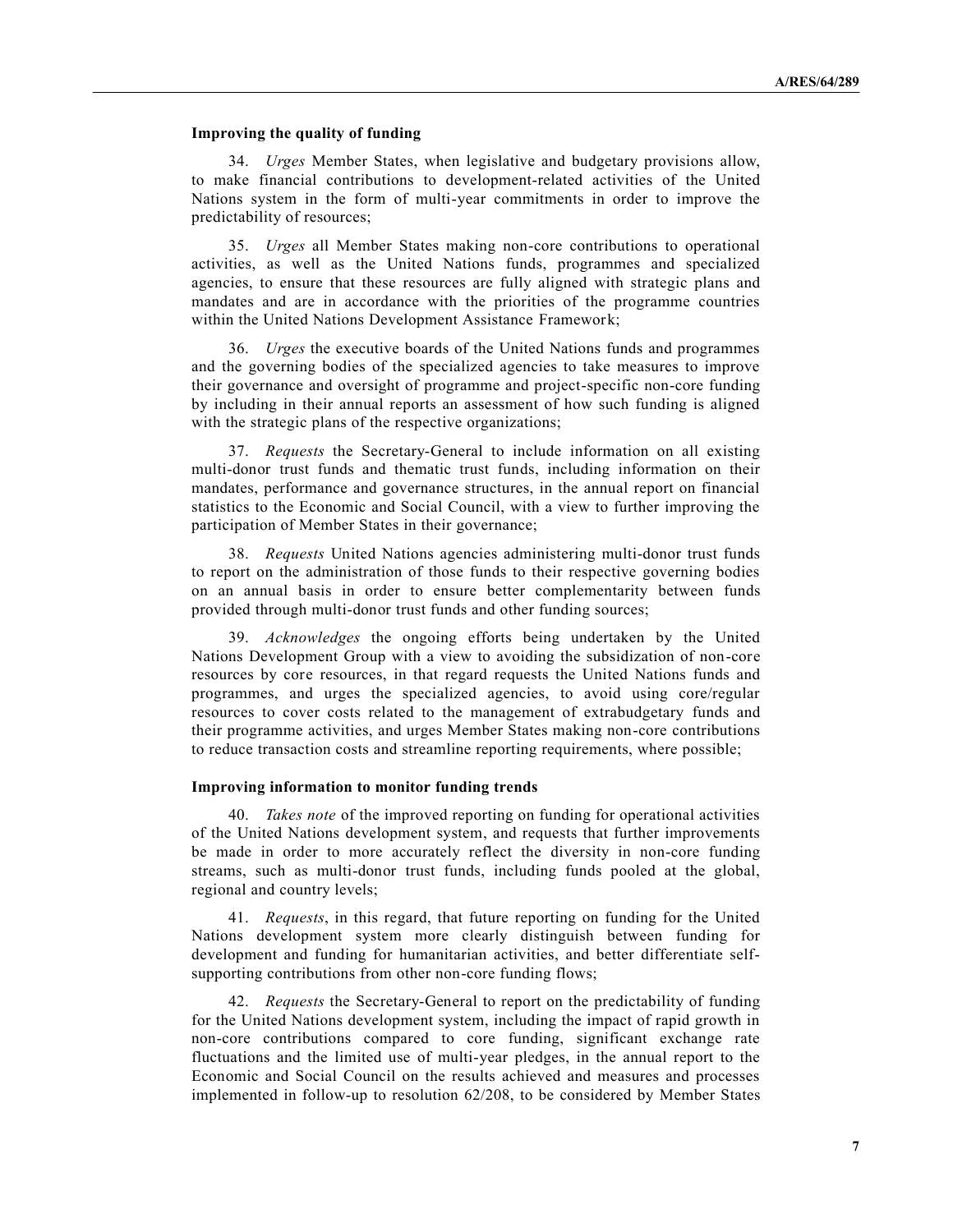in the context of the comprehensive policy review of operational activities for development of the United Nations system;

## **Harmonization of business practices**

43. *Notes* the submission of the information provided by the United Nations System Chief Executives Board for Coordination regarding the progress made in the area of simplification and harmonization of business practices within the United Nations development system;

44. *Reiterates* that the objective of the simplification and harmonization of business practices within the United Nations development system is to harmonize and simplify rules and procedures wherever this can lead to significant cost savings and/or a reduction in the administrative and procedural burden on the organizations of the United Nations development system and national partners, bearing in mind the special circumstances of programme countries, and to enhance the efficiency, accountability and transparency of the United Nations development system;

45. *Encourages* the United Nations funds and programmes to identify additional efficiency savings, including at their headquarters, through common strategies and common operations, for example in the fields of human resources management, information technology and administration, while ensuring that such common strategies and operations are consistent with relevant intergovernmentally agreed policies, including those related to the United Nations common system, and to take into account the ongoing reforms on administrative and budgetary matters, and recommends, in that regard, that they submit annual reports on progress to their respective governing bodies and, as appropriate, keep the General Assembly abreast of such progress through their respective processes for reporting to the Economic and Social Council;

46. *Reiterates its call upon* the United Nations funds, programmes and specialized agencies to ensure, to the extent possible, that savings resulting from reductions in transaction and overhead costs accrue to development programmes in the same countries;

47. *Stresses* that simplification and harmonization of business practices within the United Nations development system, including in the field of procurement, shall be in compliance with relevant intergovernmental mandates, including those established by the General Assembly;

48. *Requests* the Secretary-General, in consultation with the United Nations System Chief Executives Board for Coordination to brief the Economic and Social Council regularly on progress made and challenges encountered in the simplification and harmonization of business practices and to refer any matter requiring an intergovernmental decision to the relevant intergovernmental bodies;

## **Strengthening the institutional arrangements for support of gender equality and the empowerment of women**

#### **Establishment of the Entity**

49. *Decides* to establish, by the present resolution, as a composite entity, to be operational by 1 January 2011, the United Nations Entity for Gender Equality and the Empowerment of Women, to be known as UN Women, by consolidating and transferring to the Entity the existing mandates and functions of the Office of the Special Adviser on Gender Issues and Advancement of Women and the Division for the Advancement of Women of the Secretariat, as well as those of the United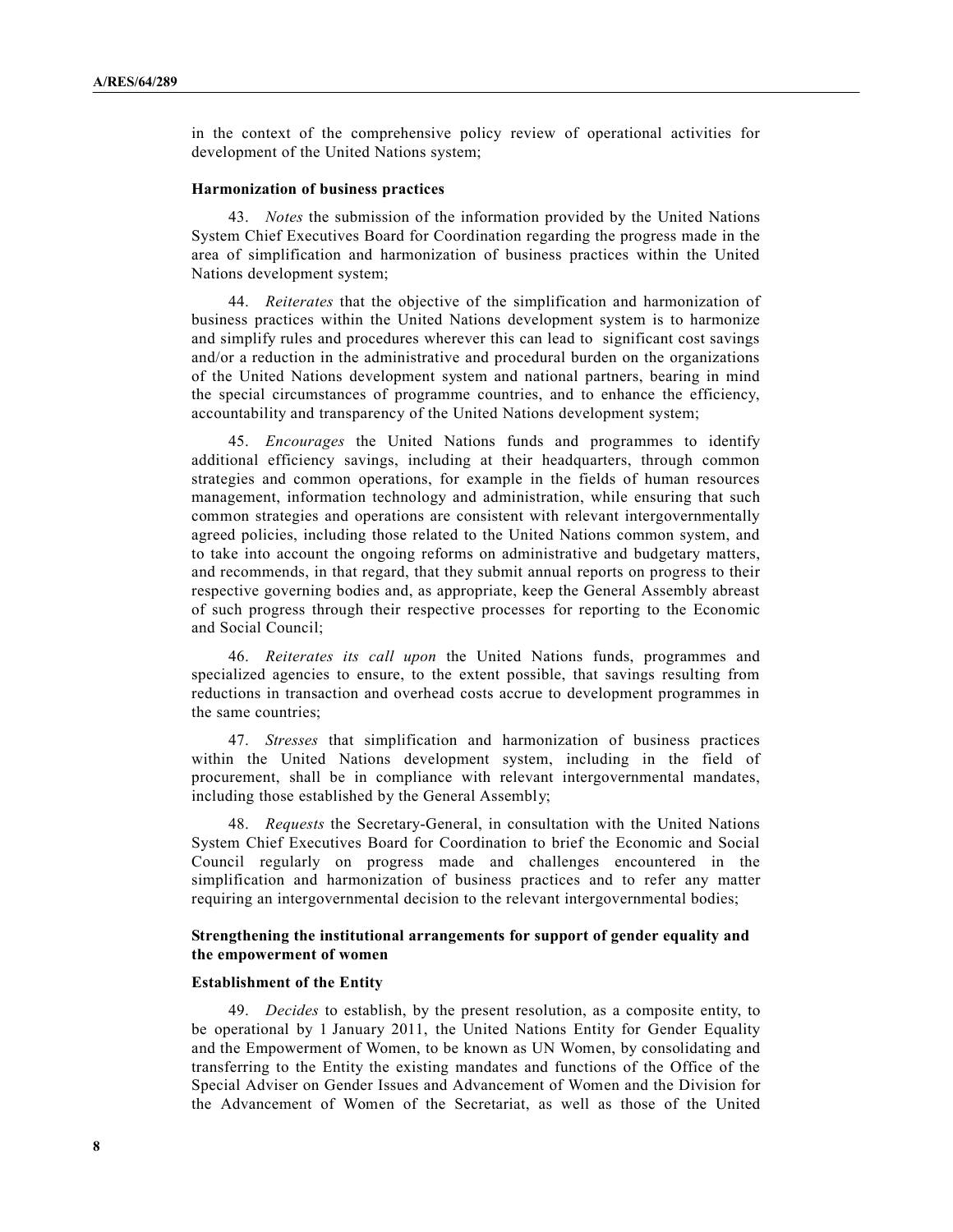Nations Development Fund for Women and the International Research and Training Institute for the Advancement of Women, to function as a secretariat and also to carry out operational activities at the country level;

50. *Also decides* to establish an Executive Board as the governing body of the Entity to provide intergovernmental support to and supervision of its operational activities;

## **General principles**

51. *Decides* that:

(*a*) The Charter of the United Nations, the Beijing Declaration and Platform for Action,<sup>2</sup> including its twelve critical areas of concern, the outcome of the twenty-third special session of the General Assembly<sup>3</sup> and applicable United Nations instruments, standards and resolutions that support, address and contribute to gender equality and the empowerment and the advancement of women will provide a framework for the work of the Entity;

(*b*) Based on the principle of universality, the Entity shall provide, through its normative support functions and operational activities, guidance and technical support to all Member States, across all levels of development and in all regions, at their request, on gender equality, the empowerment and rights of women and gender mainstreaming;

(*c*) The Entity shall operate on the basis of principles agreed to through the process of the comprehensive policy review of its operational activities, in particular by responding to the needs of and priorities determined by Member States, upon their request;

(*d*) The Entity shall work in consultation with the respective national machineries for women and/or the focal points designated by the Member States;

(*e*) Data used by the Entity, including information provided by national official sources, must be verifiable, accurate, reliable and disaggregated by age and sex;

52. *Also decides* that the establishment of the Entity and the conduct of its work should lead to more effective coordination, coherence and gender mainstreaming across the United Nations system;

53. *Further decides* that the mandate and functions of the Entity shall consist of the consolidated mandates and functions of the Office of the Special Adviser on Gender Issues and Advancement of Women, the Division for the Advancement of Women, the United Nations Development Fund for Women and the International Research and Training Institute for the Advancement of Women, with the additional role of leading, coordinating and promoting the accountability of the United Nations system in its work on gender equality and the empowerment of women, and that any new mandates shall be subject to approval by intergovernmental process;

54. *Recognizes* that civil society organizations, in particular women's organizations, play a vital role in promoting women's rights, gender equality and the empowerment of women;

55. *Requests* the head of the Entity to continue the existing practice of effective consultation with civil society organizations, and encourages their meaningful contribution to the work of the Entity;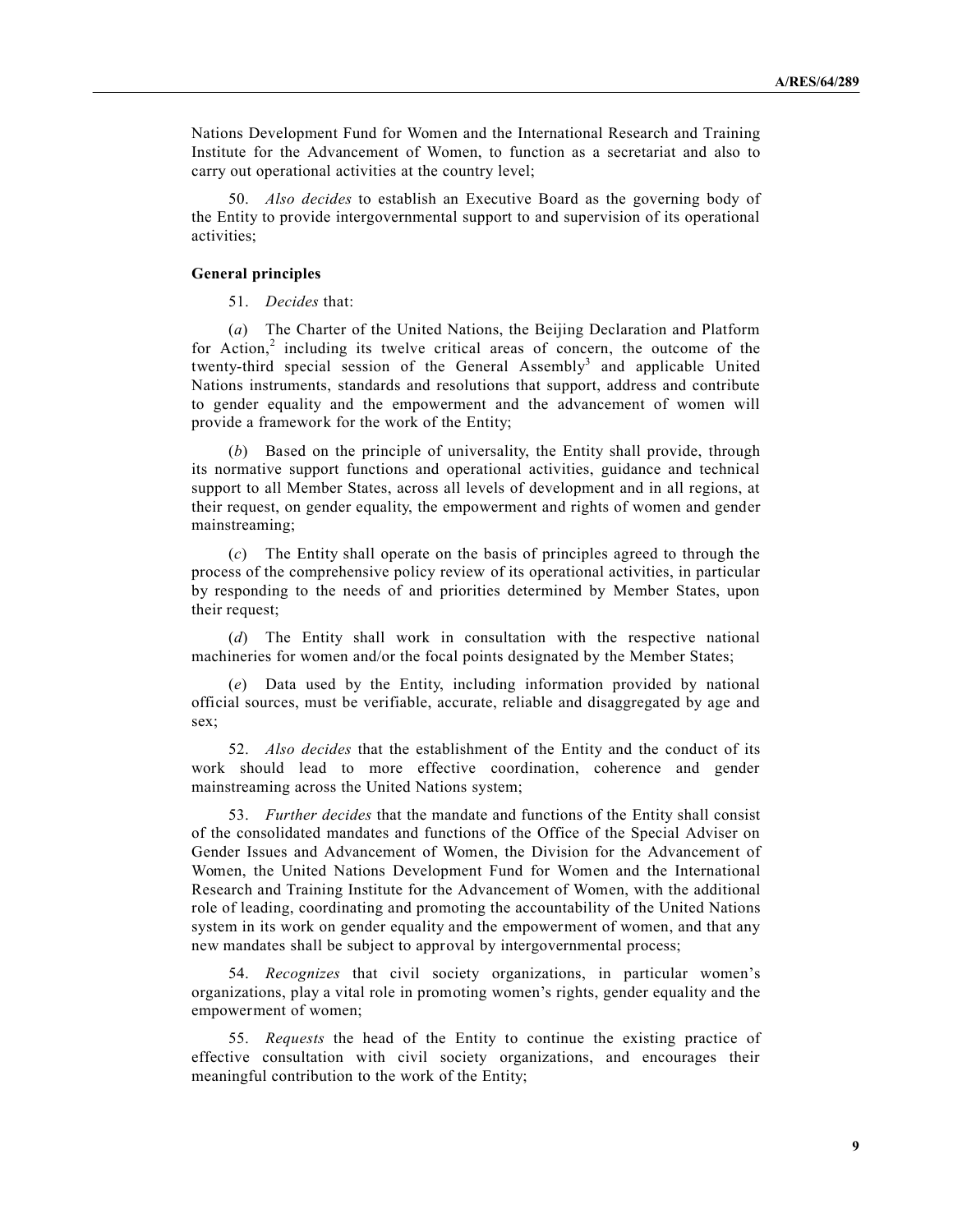56. *Notes* that the Entity will operate as part of the resident coordinator system, within the United Nations country team, leading and coordinating the work of the country team on gender equality and the empowerment of women, under the overall leadership of the resident coordinator;

#### **Governance of the Entity**

57. *Decides*:

(*a*) That the General Assembly, the Economic and Social Council and the Commission on the Status of Women shall constitute the multi-tiered intergovernmental governance structure for the normative support functions and shall provide normative policy guidance to the Entity;

(*b*) That the General Assembly, the Economic and Social Council and the Executive Board of the Entity shall constitute the multi-tiered intergovernmental governance structure for the operational activities and shall provide operational policy guidance to the Entity;

58. *Emphasizes* that support of gender mainstreaming across the United Nations system will be an integral part of the work of the Entity;

59. *Decides* that the Executive Board shall carry out functions as outlined in annex I to General Assembly resolution 48/162 of 20 December 1993, taking into account the provisions of the present resolution;

60. *Also decides* that the Executive Board shall consist of forty-one members, as follows:

- (*a*) Ten from the Group of African States;
- (*b*) Ten from the Group of Asian States;
- (*c*) Four from the Group of Eastern European States;
- (*d*) Six from the Group of Latin American and Caribbean States;
- (*e*) Five from the Group of Western European and Other States;
- (*f*) Six from contributing countries;

61. *Further decides* that the six seats allocated to contributing countries shall be distributed as follows:

(*a*) Four seats to be allocated to four of the largest providers of voluntary core contributions to the Entity, to be selected by and from among the top ten such providers;

(*b*) Two seats to be allocated to two developing countries not members of the Development Assistance Committee of the Organization for Economic Cooperation and Development, which provide voluntary core contributions to the Entity, to be selected from among the top ten of such providers by the developing countries not members of the Development Assistance Committee, with due consideration to be given to geographical balance;

62. *Decides* that the above allocations should be in accordance with the list provided by the Secretary-General of the average annual voluntary contributions of Member States, in the previous three calendar years, to the core budget of the Entity or, for the interim period, to the United Nations Development Fund for Women, for which statistical data are available;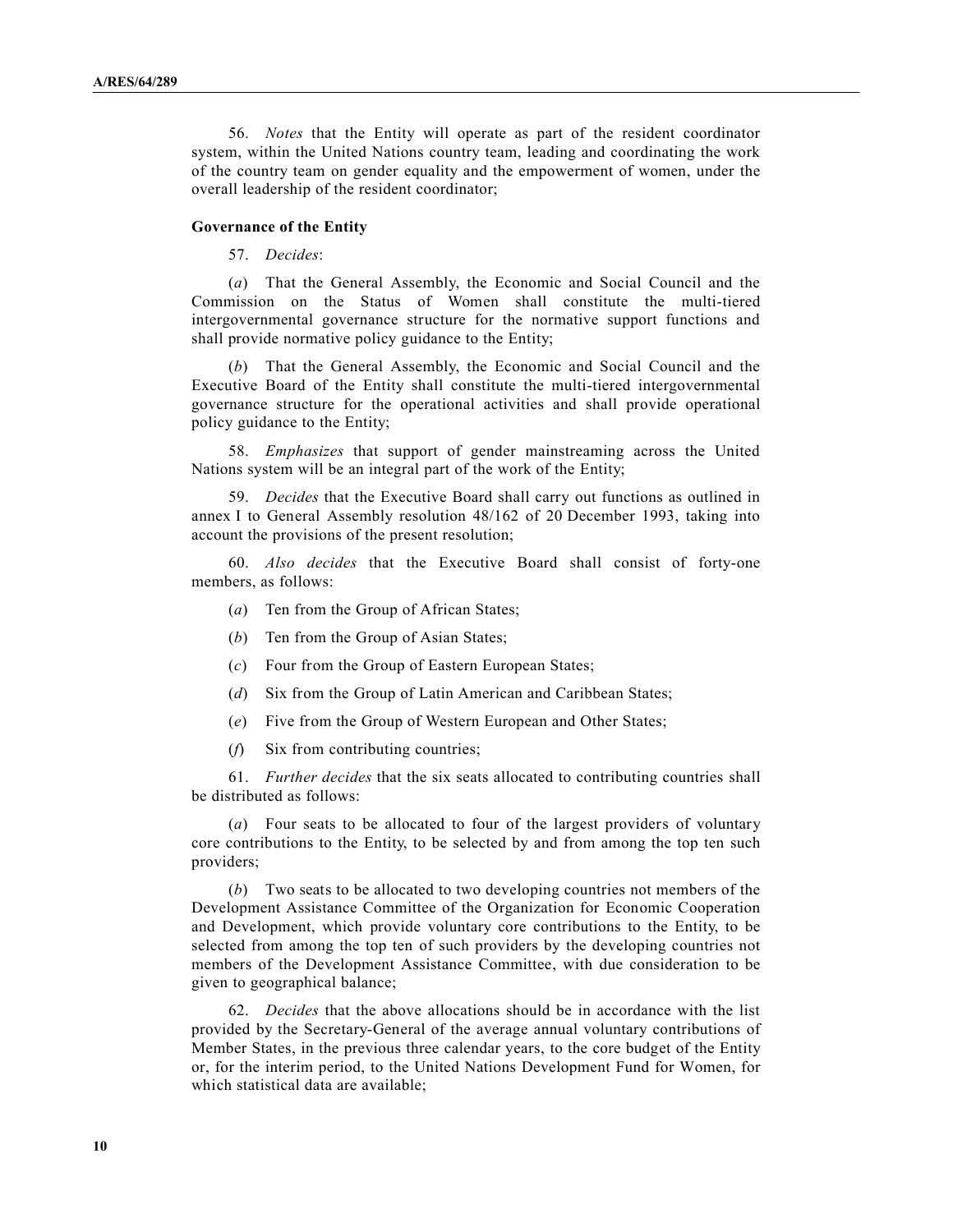63. *Also decides* that a Member State can be selected from only one category at any one time;

64. *Further decides* that the Economic and Social Council shall elect members to the Executive Board for a term of three years, in accordance with established practice, and requests the Council to conduct the first elections not later than 31 December 2010;

65. *Decides* that the Executive Board shall report annually on its programme and activities to the General Assembly, through the Economic and Social Council at its substantive session;

66. *Also decides* to include the Executive Board of the Entity in the joint meeting of the Executive Boards of the United Nations Development Programme/United Nations Population Fund, the United Nations Children's Fund and the World Food Programme in order to promote effective coordination and coherence among operational activities on gender mainstreaming and the empowerment of women;

67. *Emphasizes* the need to establish concrete results-based reporting mechanisms, as well as the need for coherence, consistency and coordination between the normative and operational aspects of the work of the Entity and in that regard requests:

(*a*) The Commission on the Status of Women and the Executive Board of the Entity to work closely together to provide coherent guidance and direction in their respective areas;

(*b*) The Economic and Social Council at its substantive session of 2010 to establish appropriate and concrete linkages between the Commission and the Executive Board to ensure consistency between the overall policy guidance set by the Commission and the operational strategies and operational activities approved by the Executive Board;

(*c*) The head of the Entity to submit to the Commission an annual report on the normative aspects of the Entity's work and on its implementation of the policy guidance provided by the Commission;

(*d*) The head of the Entity to submit an annual report on operational activities for the consideration of the Executive Board, and to report on those activities to the Economic and Social Council during its operational activities segment;

(*e*) That the Economic and Social Council in turn submit its report to the General Assembly;

## **Administration and human resources**

68. *Decides* that the Entity shall provide support to intergovernmental policy and normative processes and programmes of operational activities to support Member States, upon their request;

69. *Also decides*:

(*a*) That the Entity shall be headed by an Under-Secretary-General, to be appointed by the Secretary-General, in consultation with Member States, for a term of four years, with the possibility of renewal for one term, in accordance with the relevant provisions of Article 101 of the Charter, the position to be financed from the regular budget;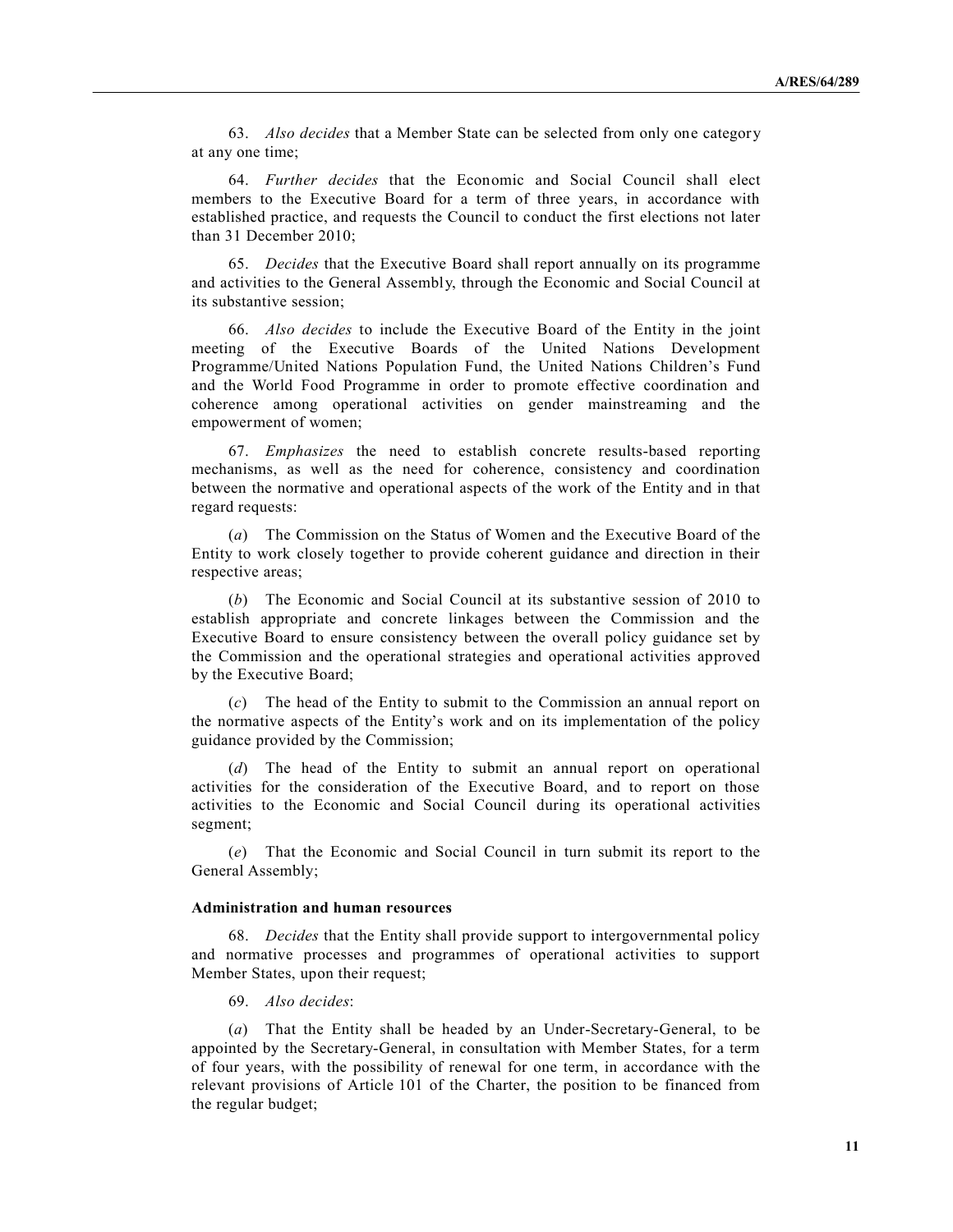(*b*) That the Under-Secretary-General/head of the Entity shall report to the Secretary-General and shall be a full member of the United Nations System Chief Executives Board for Coordination;

70. *Encourages* the Secretary-General to appoint the Under-Secretary-General/head of the Entity to the Policy Committee, the Senior Management Group and other relevant internal United Nations decision-making mechanisms;

71. *Decides* that the Entity should be accountable to Member States in accordance with applicable rules and standards;

72. *Also decides* that the Under-Secretary-General/head of the Entity shall appoint and administer the staff of the Entity, including for its operational activities, in accordance with the Staff Regulations and Rules of the United Nations and that the Secretary-General shall delegate to the Under-Secretary-General/head of the Entity formal authority in personnel matters, while ensuring that the Entity shall be subject to the oversight bodies;

73. *Further decides* that the composition and selection of staff of the Entity shall be in accordance with the provisions of Article 101 of the Charter, with due regard to geographical representation and gender balance;

74. *Requests* the Under-Secretary-General/head of the Entity to establish appropriate mechanisms to assist and support the realization of all the strategic objectives and actions agreed upon in the Beijing Declaration and Platform for Action, as well as the national and international commitments stipulated in the outcome of the twenty-third special session of the General Assembly;

### **Financing**

75. *Decides* that the resources required to service the normative intergovernmental processes shall be funded from the regular budget and approved by the General Assembly; the resources required to service the operational intergovernmental processes and operational activities at all levels shall be funded from voluntary contributions and approved by the Executive Board;

76. *Requests* the Secretary-General to submit to the General Assembly for its approval during the main part of its sixty-fifth session a report containing a revised proposal for the use of regular budget resources approved for the biennium 2010– 2011 for the normative support functions of the new Entity, in accordance with all relevant United Nations rules and procedures, including a detailed organizational chart of the Entity and options for administrative arrangements for its regular budget;

77. *Requests* the Under-Secretary-General/head of the Entity to submit a report to the Executive Board, including the organizational chart referred to in paragraph 76 above, together with a revised draft strategic plan and proposal for the use of voluntary resources for the support budget for the biennium 2010–2011;

78. *Decides* that the structure of the Entity as set out in the organizational chart shall reflect the universal coverage of the Entity;

79. *Also decides* that the operational activities of the Entity shall have financial regulations and rules similar to those of other operational United Nations funds and programmes, and consistent with the Financial Regulations and Rules of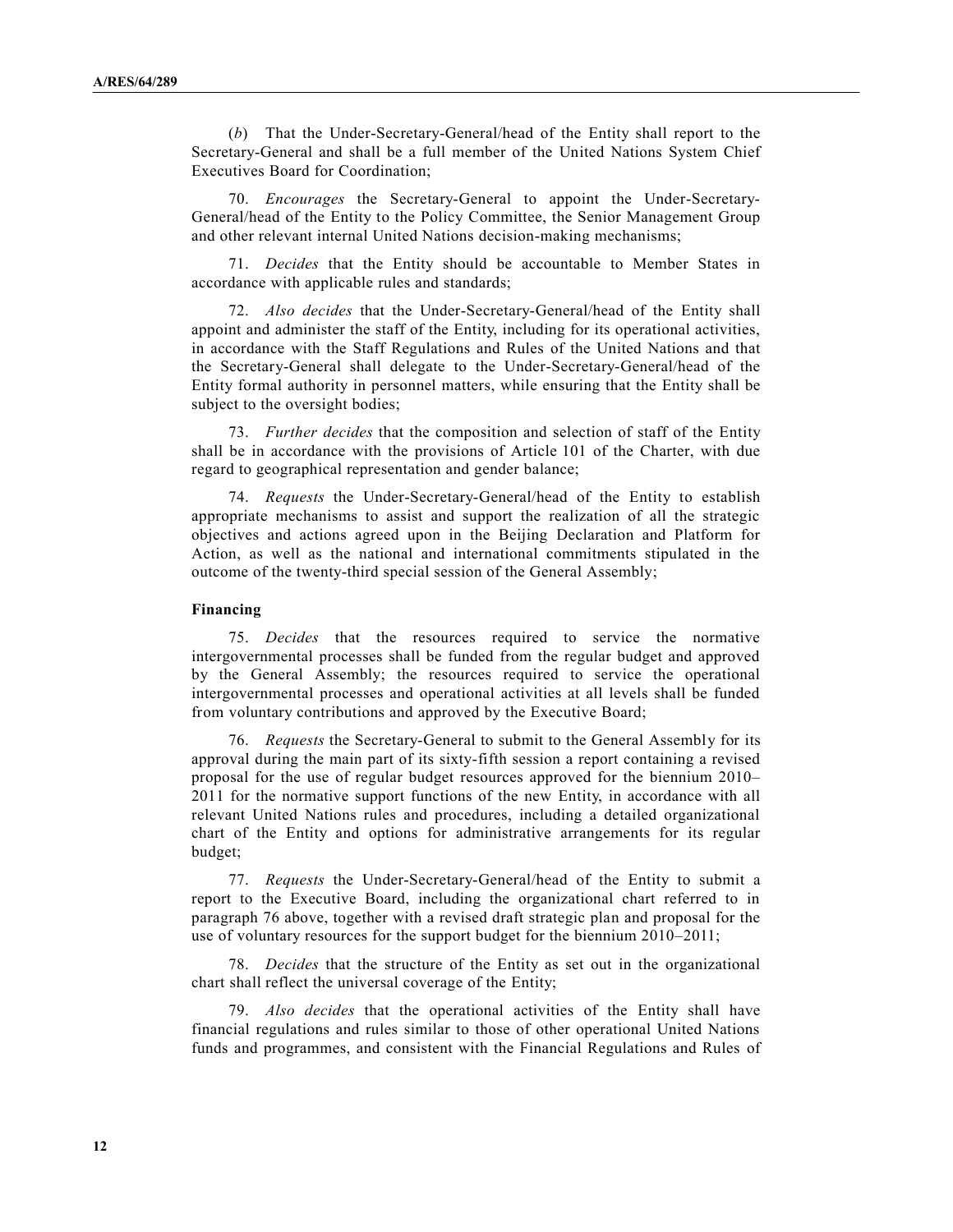the United Nations, 7 and in that regard requests the Under-Secretary-General/head of the Entity to present a proposal for financial regulations, for consideration and adoption by the Executive Board, and to promulgate the financial rules;

80. *Stresses* the need to ensure adequate funding for the Entity, invites Member States, when legislative and budgetary provisions allow, to provide core, multi-year, predictable, stable and sustainable voluntary contributions to the Entity, and decides that reporting on funding should be transparent and easily accessible to Member States, including through the creation of an online registry that contains such financial information;

#### **Transitional arrangements**

81. *Decides*, with reference to paragraph 49 above, that a transitional period will start on the date of adoption of the present resolution and continue until 31 December 2010;

82. *Also decides* that all the activities, including training programmes and research, of the United Nations Development Fund for Women, the Office of the Special Adviser on Gender Issues and Advancement of Women, the Division for the Advancement of Women and the International Research and Training Institute for the Advancement of Women shall continue in accordance with the operational arrangements established before the date of adoption of the present resolution until replaced by new arrangements;

83. *Further decides* to transfer the existing mandates, functions, assets, including facilities and infrastructure, and liabilities, including contractual obligations, of the Office of the Special Adviser on Gender Issues and Advancement of Women, the Division for the Advancement of Women, the United Nations Development Fund for Women and the International Research and Training Institute for the Advancement of Women to the Entity upon the adoption of the present resolution, and requests the Secretary-General to address all staffing issues in accordance with the Staff Regulations and Rules of the United Nations;

84. *Decides* that the process of consolidation of the institutional and operational arrangements, partnerships and brands of the Office of the Special Adviser on Gender Issues and Advancement of Women, the Division for the Advancement of Women, the United Nations Development Fund for Women and the International Research and Training Institute for the Advancement of Women shall start from the date of adoption of the present resolution and continue under the leadership and authority of the Under-Secretary-General/head of the Entity, once appointed;

85. *Requests* the Secretary-General to appoint the Under-Secretary-General/head of the Entity by the beginning of the sixty-fifth session of the General Assembly in order to oversee the transitional arrangements of the Entity before its operationalization, and decides that the position of the Under-Secretary-General/head of the Entity shall be funded from existing temporary assistance funds pending the submission of the report on the revised regular budget required to be submitted to the Assembly at its sixty-fifth session;

86. *Decides* to dissolve the United Nations Development Fund for Women as of the date of adoption of the present resolution;

**\_\_\_\_\_\_\_\_\_\_\_\_\_\_\_**

<sup>7</sup> ST/SGB/2003/7.